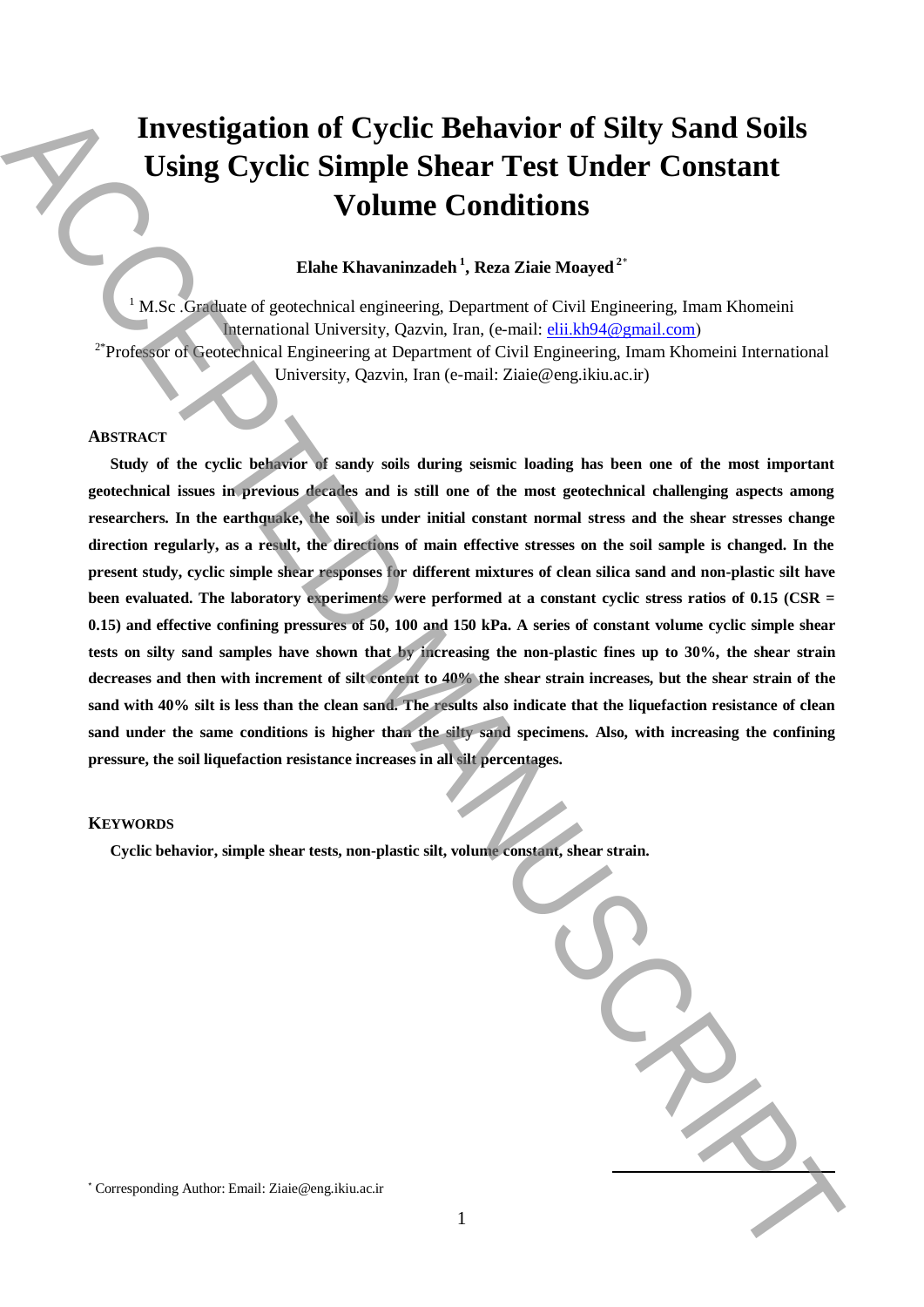### **1. Introduction**

Although triaxial test is the most common and widely used test to evaluate the shear strength of soils, the shear tests such as torsional shear and simple shear tests use a stress path that creates more realistic loading conditions in the event of an earthquake. Some researchers believe that with increasing non-plastic fine content the liquefaction resistance of silty sand increases, others have reported a decrease in the liquefaction resistance, and some have reported a decrease and then increase in liquefaction resistance. Also, some studies have shown that the liquefaction resistance of silty sands is more depends on the void ratio of the sand skeleton than the fine content [1-6].

While significant research has been done on the cyclic behavior of clean sandy soil using a simple shear apparatus at constant volume conditions [7, 8] but there is lack of information about this type of behavior in sandy soil with non-plastic fine content. The main purpose of this study is to investigate the effect of nonplastic fine content on the liquefaction potential of 161 Firuzkooh sand, using a cyclic simple shear test at constant volume condition. The resulting are compared and the possibility of predicting the liquefaction potential of the samples depended on type of the soil is discussed.

#### **2. Testing procedure**

In the laboratory experiments 161 Firuzkooh sand was used as the base sand and crushed silica firuzkooh silt was used as the non-plastic fines. To produce a sequence of sand of sand-silt mixtures, the quantity of crush silica fines was varied from 0,10,20,30 and 40% by mass

All specimens were prepared by the moist tamping method and were tested under effective vertical stresses (σ'vc) of 50, 100 and 150 kPa. During the cyclic loading phase, shear stresses from uniform sinusoidal cycles  $(\tau_{cv})$  were applied at a cyclic stress ratio of 0.15 (i.e.  $\tau_{\rm cv}/\sigma'_{\rm vc}$  = 0.15) at a frequency of 0.1 Hz.

#### **3. Results and discussion**

Drained constant volume cyclic simple shear tests were performed on clean sand samples (161 Firuzkooh sand). Figure 1 shows the cyclic response of loos sand. The specimen had a void ratio of 0.79 and the relative density (Dr) after consolidation was 29%.

The clean sand sample shows a significant softening strain after the second cycle. The general pattern of changes in pore pressure also, shows dramatic deviations with shear strain. The changes in the excess

pore pressure ratio  $(r_u)$  shows a very good correlation in terms of the number of loading cycles and the sample became liquefied in the third cycle.



**Figure 1. Cyclic stress–strain response, b) Pore water pressure changes - shear strain, c) Shear strain versus number of cycles to liquefaction, d) Excess pore water pressure ratio versus number of cycles for Clean sand soil sample (e = 0.79 and Dr = 29%) and**  $σ'_{vc}$  **= 150 kPa, (CSR =0.15)**

Experiments were also performed on silty sand specimens. Samples were tested with a consolidated void ratio of 0.71 and a relative density (Dr) of 31%. It